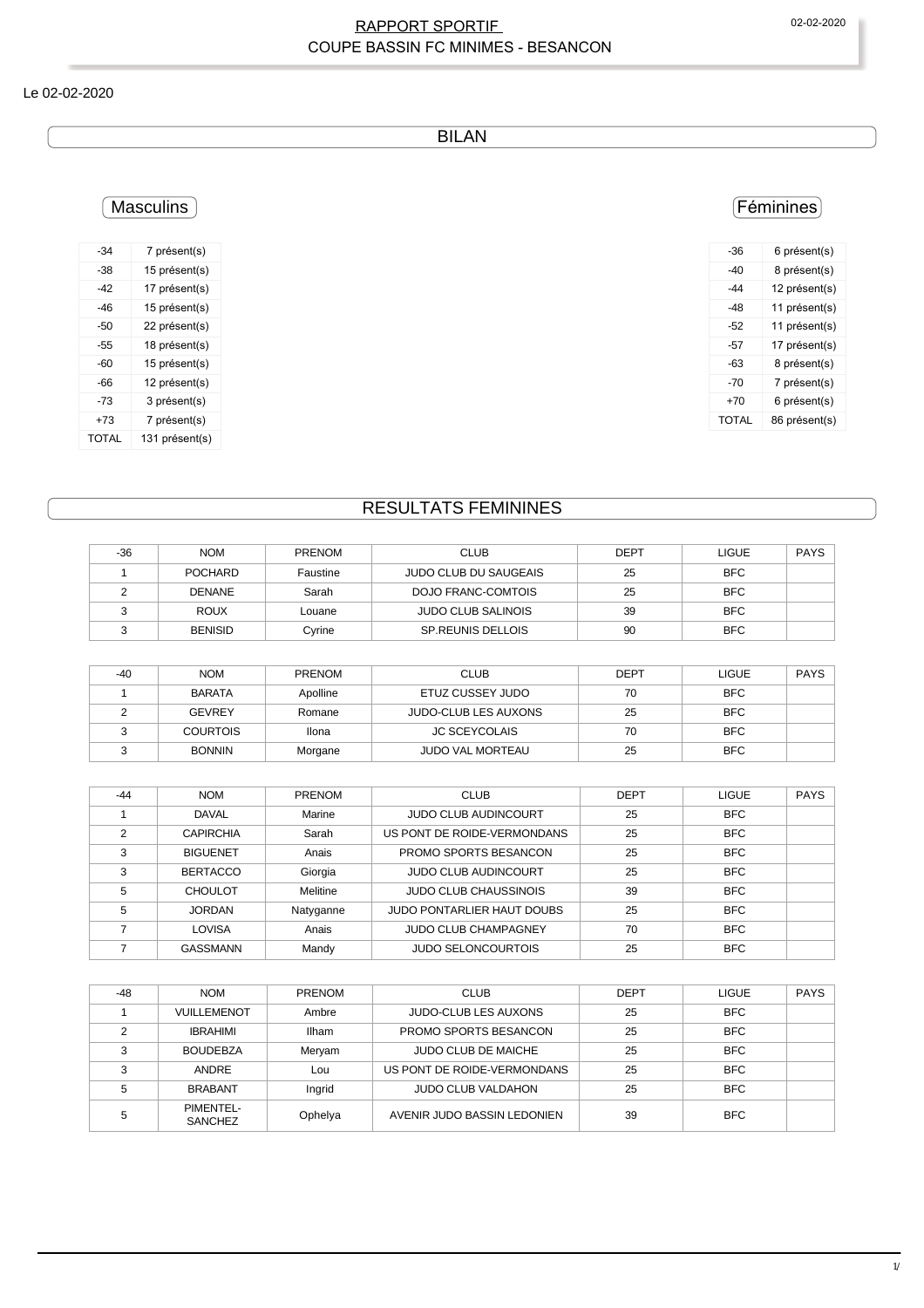#### **RAPPORT SPORTIF** COUPE BASSIN FC MINIMES - BESANCON

| $-52$ | <b>NOM</b>       | <b>PRENOM</b> | <b>CLUB</b>                       | <b>DEPT</b> | <b>LIGUE</b> | <b>PAYS</b> |
|-------|------------------|---------------|-----------------------------------|-------------|--------------|-------------|
|       | <b>VOMIERO</b>   | Lilou         | <b>JC BLETTERANOIS</b>            | 39          | <b>BFC</b>   |             |
| 2     | SALMERON         | Amelia        | <b>JUDO CLUB AUDINCOURT</b>       | 25          | <b>BFC</b>   |             |
| 3     | <b>COLOMBAIN</b> | Lili          | <b>JUDO KWAI MORVILLARS</b>       | 90          | <b>BFC</b>   |             |
| 3     | <b>BOUDEBZA</b>  | Amina         | <b>JUDO CLUB DE MAICHE</b>        | 25          | <b>BFC</b>   |             |
| 5     | AMBERT           | Ilona         | SP. REUNIS DELLOIS                | 90          | <b>BFC</b>   |             |
| 5     | <b>PRUVOST</b>   | Camille       | SP. REUNIS DELLOIS                | 90          | <b>BFC</b>   |             |
|       | <b>HAMOUDA</b>   | Hana          | <b>JC SAN CLAUDIEN</b>            | 39          | <b>BFC</b>   |             |
|       | <b>NORMAND</b>   | Anais         | <b>JUDO PONTARLIER HAUT DOUBS</b> | 25          | <b>BFC</b>   |             |

| $-57$ | <b>NOM</b>                          | <b>PRENOM</b>       | <b>CLUB</b>                       | <b>DEPT</b> | <b>LIGUE</b> | <b>PAYS</b> |
|-------|-------------------------------------|---------------------|-----------------------------------|-------------|--------------|-------------|
|       | <b>NICOLAS</b>                      | lelena              | <b>CERC SPORTIF LURON</b>         | 70          | <b>BFC</b>   |             |
| C     | <b>ROUGEOT</b>                      | Diestephanie        | J.C.CHAMPAGNOLAIS                 | 39          | <b>BFC</b>   |             |
| 3     | <b>DULEX</b>                        | Malaika Kathleen    | <b>JUDO PONTARLIER HAUT DOUBS</b> | 25          | <b>BFC</b>   |             |
| 3     | <b>THIOLLAY</b>                     | Flavie              | AVENIR JUDO BASSIN LEDONIEN       | 39          | <b>BFC</b>   |             |
| 5     | PIGUET EMBOLO                       | <b>Marie Claire</b> | <b>JUDO SELONCOURTOIS</b>         | 25          | <b>BFC</b>   |             |
| 5     | <b>TOURAISIN</b>                    | Aline               | SAKURA JUDO QUINGEY               | 25          | <b>BFC</b>   |             |
|       | <b>KHECHKHOUCHE</b>                 | Kyara               | SAKURA JUDO QUINGEY               | 25          | <b>BFC</b>   |             |
|       | <b>MONNIER DE</b><br><b>CORBIER</b> | <b>Ines</b>         | J.C.CHAMPAGNOLAIS                 | 39          | <b>BFC</b>   |             |

| $-63$ | <b>NOM</b>                  | <b>PRENOM</b> | <b>CLUB</b>                  | <b>DEPT</b> | <b>LIGUE</b> | PAYS |
|-------|-----------------------------|---------------|------------------------------|-------------|--------------|------|
|       | <b>GUILLEMIN</b><br>LABORNE | Marie         | ETUZ CUSSEY JUDO             | 70          | <b>BFC</b>   |      |
|       | <b>BOSC</b>                 | Emma          | AVENIR JUDO BASSIN LEDONIEN  | 39          | <b>BFC</b>   |      |
| ົ     | <b>POURCHET</b>             | Lola          | <b>JUDO CLUB DU SAUGEAIS</b> | 25          | <b>BFC</b>   |      |
| ີ     | <b>ELYOUSSOUFI</b>          | Lala Wassima  | <b>JUDO SELONCOURTOIS</b>    | 25          | <b>BFC</b>   |      |
|       | <b>GERMAIN</b>              | Maelys        | JUDO 39                      | 39          | <b>BFC</b>   |      |
|       | <b>GERVAIS</b>              | Athenais      | PROMO SPORTS BESANCON        | 25          | <b>BFC</b>   |      |

| $-70$ | <b>NOM</b>                    | <b>PRENOM</b> | <b>CLUB</b>                 | <b>DEPT</b> | LIGUE      | PAYS |
|-------|-------------------------------|---------------|-----------------------------|-------------|------------|------|
|       | GARNIER                       | Clara         | <b>J.C.PORTUSIEN</b>        | 70          | <b>BFC</b> |      |
|       | <b>GUINCHARD</b>              | Nina          | SAKURA JUDO QUINGEY         | 25          | <b>BFC</b> |      |
|       | MAXIMINO DOS<br><b>SANTOS</b> | Liana         | JUDO CLUB DE DAMPRICHARD    | 25          | <b>BFC</b> |      |
|       | <b>MONNOT</b>                 | Enola         | <b>JUDO-CLUB LES AUXONS</b> | 25          | <b>BFC</b> |      |
|       | <b>HUSELJIC</b>               | Djejla        | JUDO PONTARLIER HAUT DOUBS  | 25          | <b>BFC</b> |      |

| +70 | <b>NOM</b>      | PRENOM | <b>CLUB</b>                   | <b>DEPT</b> | <b>LIGUE</b> | <b>PAYS</b> |
|-----|-----------------|--------|-------------------------------|-------------|--------------|-------------|
|     | <b>BOUCHARD</b> | Maelis | <b>JUDO CLUB DOLOIS</b>       | 39          | <b>BFC</b>   |             |
|     | MONROSE         | Louane | ARTS MARTIAUX RIOZ            | 70          | <b>BFC</b>   |             |
|     | NEUVILLE        | Elfie  | F.R.J.DE ST GERMAIN -JUDO JJ- | 70          | <b>BFC</b>   |             |
|     | <b>MASOVE</b>   | Oceane | AVENIR JUDO BASSIN LEDONIEN   | 39          | <b>BFC</b>   |             |

### **RESULTATS MASCULINS**

| $-34$ | <b>NOM</b>                | <b>PRENOM</b> | <b>CLUB</b>                 | DEPT | <b>LIGUE</b> | <b>PAYS</b> |
|-------|---------------------------|---------------|-----------------------------|------|--------------|-------------|
|       | <b>COINTOT</b>            | Luca          | <b>SP.REUNIS DELLOIS</b>    | 90   | <b>BFC</b>   |             |
|       | <b>DROUNI</b>             | Mohamed-Amine | A.S.M. BELFORTAINE          | 90   | <b>BFC</b>   |             |
| ົ     | <b>BONFILS</b>            | Theo          | <b>JUDO CLUB DEVELCOIS</b>  | 25   | <b>BFC</b>   |             |
|       | DOLLFUS-<br><b>DONATI</b> | Soren         | AVENIR JUDO BASSIN LEDONIEN | 39   | <b>BFC</b>   |             |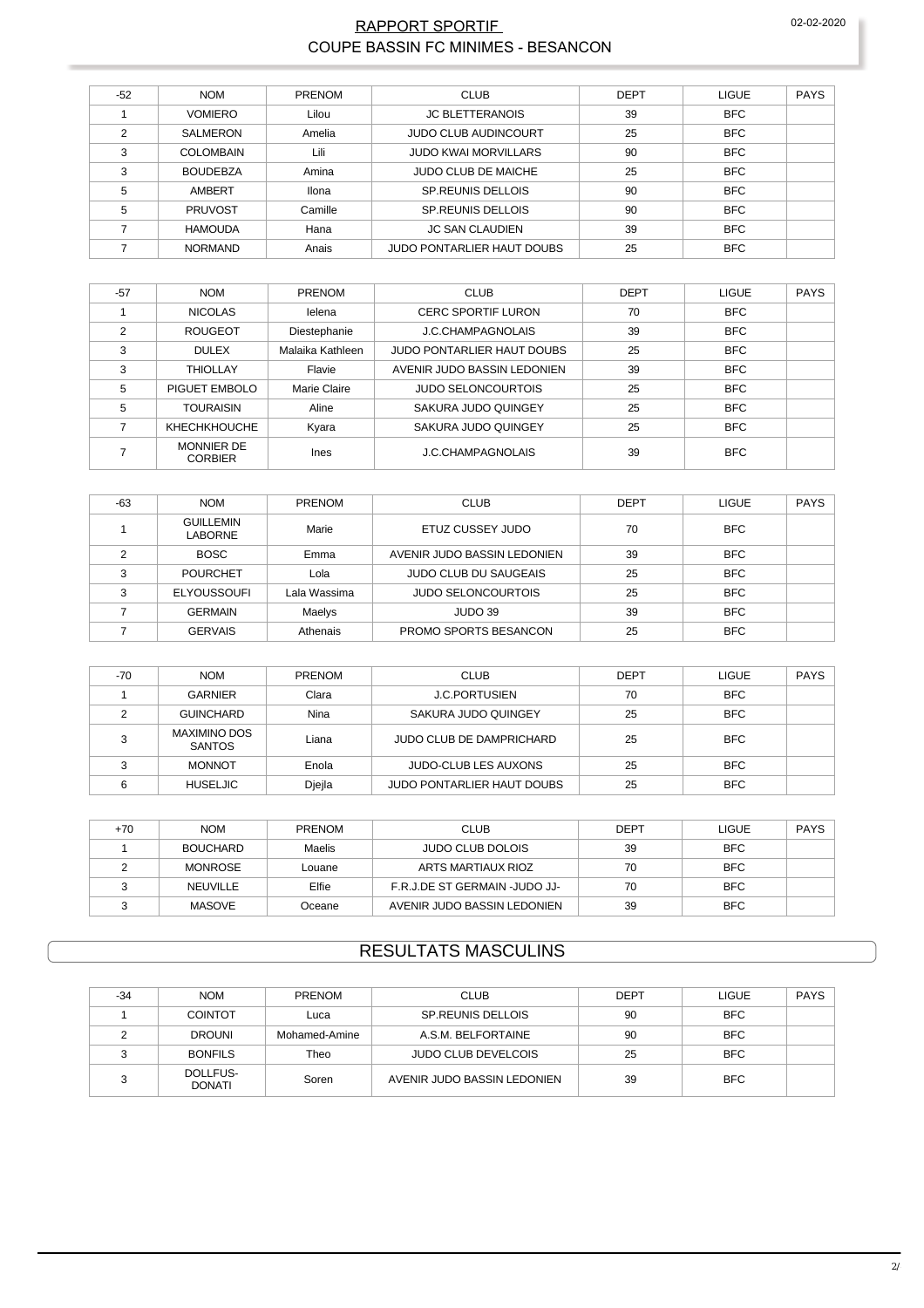#### RAPPORT SPORTIF 02-02-2020 COUPE BASSIN FC MINIMES - BESANCON

| $-38$ | <b>NOM</b>               | PRENOM  | <b>CLUB</b>                 | <b>DEPT</b> | <b>LIGUE</b> | <b>PAYS</b> |
|-------|--------------------------|---------|-----------------------------|-------------|--------------|-------------|
|       | <b>PONCET</b>            | Antonin | <b>JUDO CLUB POLINOIS</b>   | 39          | <b>BFC</b>   |             |
| 2     | <b>CHAUVIN</b>           | Timeo   | AS ECOLE VALENTIN           | 25          | <b>BFC</b>   |             |
| 3     | ADAM                     | Martin  | S.O. LA DENFERT             | 90          | <b>BFC</b>   |             |
| 3     | <b>DHIVERT</b>           | Quentin | AVENIR JUDO BASSIN LEDONIEN | 39          | <b>BFC</b>   |             |
| 5     | <b>FORGEMONT</b>         | Yanis   | <b>JC BLETTERANOIS</b>      | 39          | <b>BFC</b>   |             |
| 5     | <b>GRIME</b>             | Hugo    | A.S.M. BELFORTAINE          | 90          | <b>BFC</b>   |             |
|       | <b>RUFFINONI</b>         | Enzo    | DOJO FRANC-COMTOIS          | 25          | <b>BFC</b>   |             |
|       | TUSSA-<br><b>CARADEC</b> | Pablo   | PROMO SPORTS BESANCON       | 25          | <b>BFC</b>   |             |

| $-42$ | <b>NOM</b>                        | <b>PRENOM</b> | <b>CLUB</b>                 | <b>DEPT</b> | <b>LIGUE</b> | <b>PAYS</b> |
|-------|-----------------------------------|---------------|-----------------------------|-------------|--------------|-------------|
|       | <b>ZIMMERMANN</b>                 | Yves          | <b>DOJO L ISLOIS</b>        | 25          | <b>BFC</b>   |             |
| 2     | <b>BLANCHON</b>                   | Simon         | <b>JUDO CLUB COUSANCOIS</b> | 39          | <b>BFC</b>   |             |
| 3     | <b>BALMEUR</b><br><b>HERITIER</b> | Yanis         | <b>JUDO CLUB GYLOIS</b>     | 70          | <b>BFC</b>   |             |
| 3     | <b>FOUILLOT</b>                   | Leo           | <b>JUDO CLUB GYLOIS</b>     | 70          | <b>BFC</b>   |             |
| 5     | <b>SALMERON</b>                   | <b>Matias</b> | <b>JUDO CLUB AUDINCOURT</b> | 25          | <b>BFC</b>   |             |
| 5     | CHED                              | Ayoub         | L AVENIR DE THISE JUDO      | 25          | <b>BFC</b>   |             |
|       | <b>DOLARD</b>                     | Joseph        | <b>DOJO FRANC-COMTOIS</b>   | 25          | <b>BFC</b>   |             |
|       | JUY                               | Lysandre      | PROMO SPORTS BESANCON       | 25          | <b>BFC</b>   |             |

| $-46$ | <b>NOM</b>      | <b>PRENOM</b> | <b>CLUB</b>                 | <b>DEPT</b> | <b>LIGUE</b> | <b>PAYS</b> |
|-------|-----------------|---------------|-----------------------------|-------------|--------------|-------------|
|       | <b>BONNIN</b>   | Lucas         | <b>JUDO VAL MORTEAU</b>     | 25          | <b>BFC</b>   |             |
| ◠     | <b>DUMONT</b>   | Esteban       | <b>CERCLE J.VESOUL</b>      | 70          | <b>BFC</b>   |             |
| 3     | <b>PERRET</b>   | Adrien        | <b>JUDO CLUB AUDINCOURT</b> | 25          | <b>BFC</b>   |             |
| 3     | LAFONT          | Issame        | JUDO CLUB DE ROCHEFORT      | 39          | <b>BFC</b>   |             |
| 5     | <b>DESVOYES</b> | Mathis        | JUDO CLUB DE DAMPRICHARD    | 25          | <b>BFC</b>   |             |
| 5     | <b>BONAITI</b>  | Jules         | <b>JUDO CLUB VALDAHON</b>   | 25          | <b>BFC</b>   |             |
|       | SOULAGE         | Felicien      | <b>JC SAN CLAUDIEN</b>      | 39          | <b>BFC</b>   |             |
|       | <b>LUCHEM</b>   | Erwann        | <b>JUDO CLUB THOIRETTE</b>  | 39          | <b>BFC</b>   |             |

| -50 | <b>NOM</b>                 | <b>PRENOM</b> | <b>CLUB</b>                       | <b>DEPT</b> | <b>LIGUE</b> | <b>PAYS</b> |
|-----|----------------------------|---------------|-----------------------------------|-------------|--------------|-------------|
|     | <b>VISTOT</b>              | Kolin         | A.S.M. BELFORTAINE                | 90          | <b>BFC</b>   |             |
| 2   | <b>LUTHI</b>               | Quentin       | <b>JUDO VAL MORTEAU</b>           | 25          | <b>BFC</b>   |             |
| 3   | <b>RICHARD</b>             | Jimmy         | <b>JUDO CLUB POLINOIS</b>         | 39          | <b>BFC</b>   |             |
| 3   | <b>NGAMBA</b>              | Maxence       | <b>JUDO CLUB CHEMAUDIN</b>        | 25          | <b>BFC</b>   |             |
| 5   | ORSET DE<br><b>MIJOLLA</b> | Edouard       | <b>JUDO PONTARLIER HAUT DOUBS</b> | 25          | <b>BFC</b>   |             |
| 5   | <b>THORAX</b>              | Esteban       | <b>JUDO VAL MORTEAU</b>           | 25          | <b>BFC</b>   |             |
|     | <b>MUGGEO</b>              | Tristan       | US PONT DE ROIDE-VERMONDANS       | 25          | <b>BFC</b>   |             |
|     | <b>PETOT</b>               | Estevan       | AVENIR JUDO BASSIN LEDONIEN       | 39          | <b>BFC</b>   |             |

| $-55$ | <b>NOM</b>      | <b>PRENOM</b> | <b>CLUB</b>                 | <b>DEPT</b> | <b>LIGUE</b> | <b>PAYS</b> |
|-------|-----------------|---------------|-----------------------------|-------------|--------------|-------------|
|       | <b>CAMACHO</b>  | <b>Alois</b>  | <b>JUDO CLUB CHAMPAGNEY</b> | 70          | <b>BFC</b>   |             |
| C     | <b>VILLARET</b> | <b>Ilan</b>   | PROMO SPORTS BESANCON       | 25          | <b>BFC</b>   |             |
| 3     | <b>BASBAS</b>   | Jalil         | A.S.M. BELFORTAINE          | 90          | <b>BFC</b>   |             |
| 3     | EL MOUBARIKIM   | Yanis         | <b>JUDO CLUB AUDINCOURT</b> | 25          | <b>BFC</b>   |             |
| 5     | <b>COLLETTE</b> | Timeo         | <b>JUDO CLUB DEVELCOIS</b>  | 25          | <b>BFC</b>   |             |
| 5     | <b>PETOLAS</b>  | Ricardo       | A.S.M. BELFORTAINE          | 90          | <b>BFC</b>   |             |
|       | <b>PRUNIAUX</b> | Simon         | JUDO PONTARLIER HAUT DOUBS  | 25          | <b>BFC</b>   |             |
|       | <b>MAHON</b>    | Melvyn        | JUDO 39                     | 39          | <b>BFC</b>   |             |